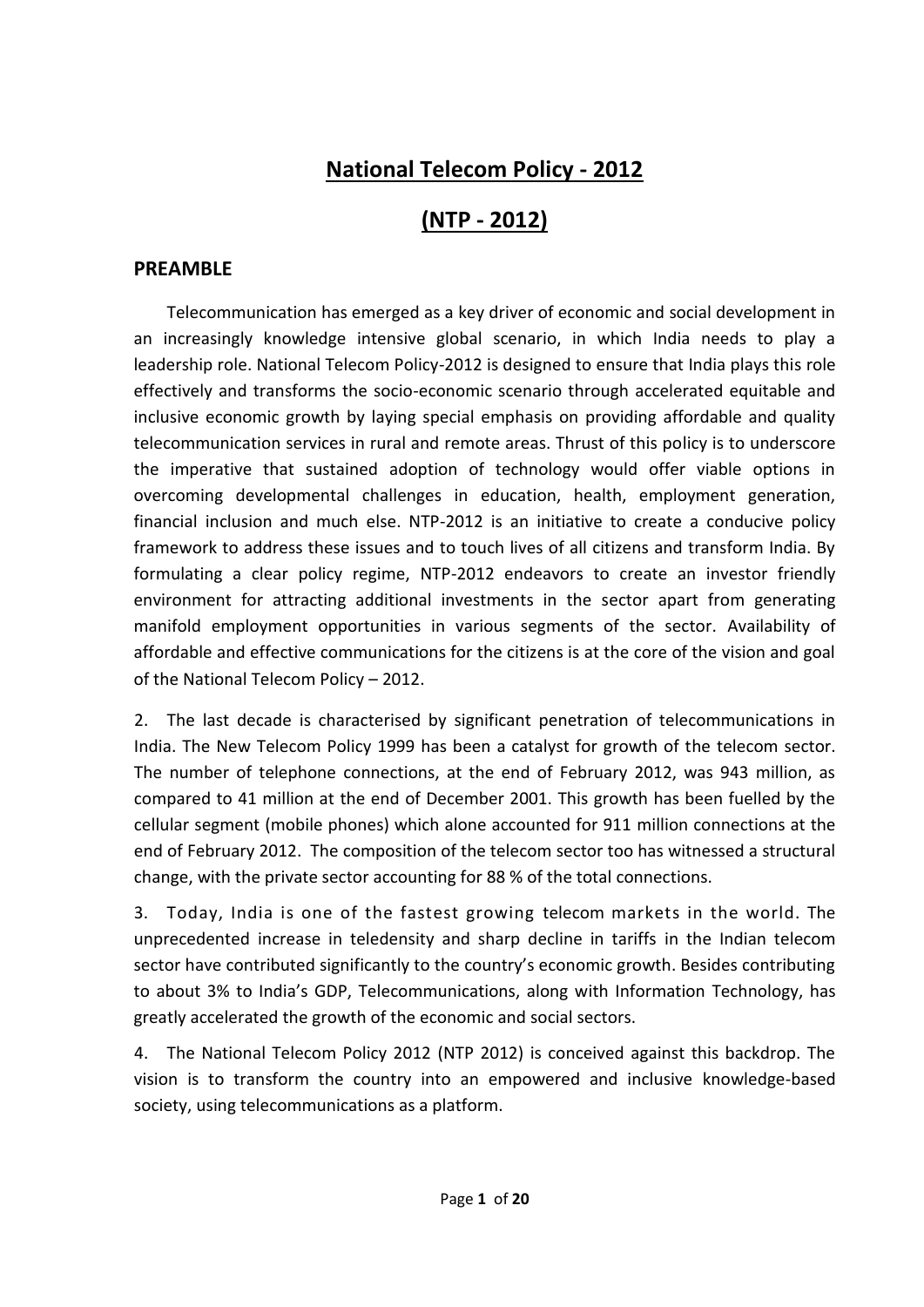5. Notwithstanding the economic progress over the last decade, the digital divide in the country continues to be significant. On the one hand, expansion of telecommunications in the rural areas has been slower than urban areas, with the former accounting for only 34% of the total connections. On the other, the ability of the poorer sections of the society, both in rural and urban areas, to benefit from technology needs to be enhanced. NTP-2012 has the vision *Broadband on Demand* and envisages leveraging telecom infrastructure to enable all citizens and businesses, both in rural and urban areas, to participate in the Internet and web economy thereby ensuring equitable and inclusive development across the nation. It provides the enabling framework for enhancing India's competitiveness in all spheres of the economy. NTP-2012 envisages support to platform neutral services in e-governance and mgovernance in key social sectors such as health, education and agriculture that are at present limited to a few organizations in isolated pockets. This will expand the footprint of these services and thus foster an atmosphere of participative democracy delivery model that is truly citizen-centric.

6. Telecommunications is no longer limited to voice. The evolution from analog to digital technology has facilitated the conversion of voice, data and video to the digital form. Increasingly, these are now being rendered through single networks bringing about a convergence in networks, services and also devices. Hence, it is now imperative to move towards convergence between telecom, broadcast and IT services, networks, platforms, technologies and overcome the existing segregation of licensing, registration and regulatory mechanisms in these areas to enhance affordability, increase access, delivery of multiple services and reduce cost. It will be a key enabler of equitable and inclusive growth. The policy aims to address and enable the coordinated action to respond to the dynamic needs resulting from confluence of telecom, broadcasting and IT sectors.

7. Given the continued predominant role of wireless technologies in delivery of services in ICT sector, NTP-2012 incorporates framework for increasing the availability of spectrum for telecom services including triple play services (voice, video and data) for which broadband is the key driver. This will be facilitated by deployment of services through appropriate instrumentalities, while safeguarding national interests.

8. The emerging technology trends in electronics hardware, telecom connectivity and IT will make it possible for millions of citizens to access services electronically in self-service mode using mobile phones and the Internet or through assisted service points such as Common Service Centres etc. Once a mere communication device, the Telephone has now the potential of being an instrument of empowerment. There is need to reorient the telecommunication policy. This vision is made possible through ubiquitous network connectivity of mobile technology, broadband Internet, fiber penetration in all villages, hightechnology low-cost affordable devices and software solutions which enable electronic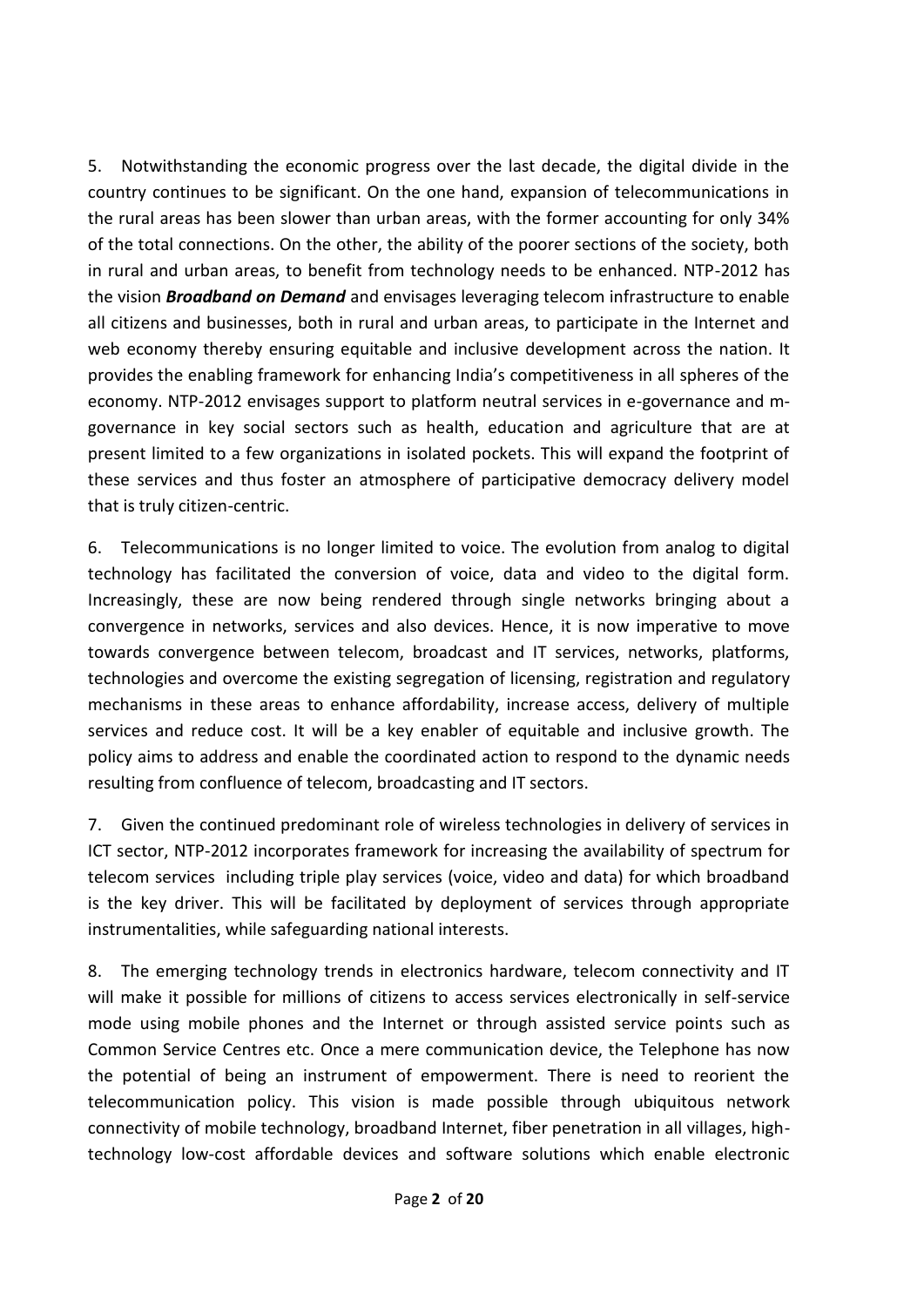access to service including m-payment. A unique AADHAR based electronic authentication framework would be integral part of providing service to the people. Cloud computing will significantly speed up ability to design and roll out services, enable social networking and participative governance and m-Commerce at scale which were not possible through traditional technology solutions.

9. A concerted effort to boost manufacturing activity is now exigent as robust economic growth in the country is leading to an extraordinarily high demand for electronic products in general and telecom products in particular. NTP-2012 provides a roadmap for India to become a leader in cutting edge, state of the art technologies through R&D and creation and incorporation of Indian IPRs in global standards. This will require measures for boosting entrepreneurship and creating a major global manufacturing hub for telecommunication equipment to achieve self-sufficiency while squarely addressing security and strategic concerns. At the same time establishment of processes and standards for protection of the environment will also be required.

10. For the continued growth trajectory of telecom sector, it is crucial to establish appropriate mechanisms to achieve balance between competition and consolidation while dealing with the legacy issues in the sector, thus benefiting both the users and providers of telecommunication services.

11. NTP-2012 recognises that the rapid growth in the telecom sector requires to be supported by an enhanced pace of human capital formation and capacity building. It becomes imperative to put in place an integrated skill development strategy for the converged ICT sector as a whole so that there is continuous up-gradation of skills in tune with the technological developments. The cornerstone of this strategy is to derive maximal dividend from our young population and their creative abilities. The advent of technologies like cloud computing present a historic opportunity to catapult India's vaunted service delivery capabilities to a new level domestically as well globally.

12. Introduction of new technologies has posed fresh challenges in network security, communication security and communication assistance to law enforcement agencies. NTP-2012 provides a clear strategy for squarely addressing these concerns.

13. The PSUs have played a pre-eminent role in provision of telecom services in the country, particularly in rural, remote, backward and hilly areas. Contribution of BSNL and MTNL to broadband penetration in the country is significant. The importance of PSUs in meeting the strategic and security needs of the nation can also not be understated. This policy recognises that these PSUs will continue to play such important role.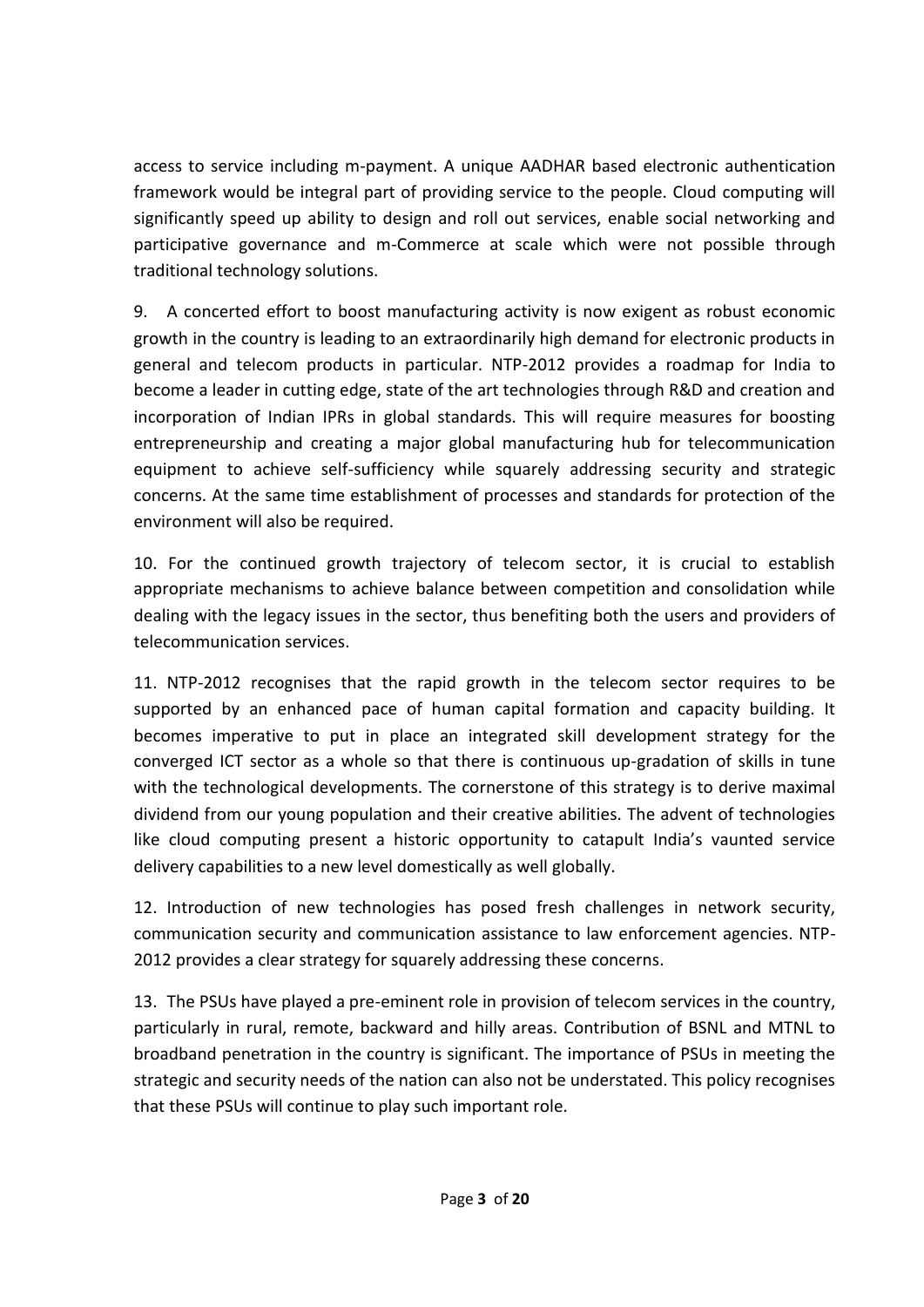14. Institutions form the backbone for policy implementation if the policy objectives are to be fully realised. World over, the telecom regulator plays a critical role in the orderly growth of the telecommunication industry, balancing the interests of both the consumers and the service providers. By virtue of the TRAI Act, India has an independent regulator. NTP 2012 seeks to further empower the regulator.

15. NTP-2012 recognises the importance of creation of the robust and resilient telecom networks for adequately addressing the need for proactive support for mitigating disasters, natural and manmade.

16. NTP-2012 recognises futuristic roles of Internet Protocol Version 6 (IPv6) and its applications in different sectors of Indian economy.

# **I. VISION**

**To provide secure, reliable, affordable and high quality converged telecommunication services anytime, anywhere for an accelerated inclusive socio-economic development.**

# **II. MISSION**

- 1. To develop a robust and secure state-of-the-art telecommunication network providing seamless coverage with special focus on rural and remote areas for bridging the digital divide and thereby facilitate socio-economic development.
- 2. To create an inclusive knowledge society through proliferation of affordable and high quality broadband services across the nation.
- 3. To reposition the mobile device as an instrument of socio-economic empowerment of citizens.
- 4. To make India a global hub for telecom equipment manufacturing and a centre for converged communication services.
- 5. To promote Research and Development, Design in cutting edge ICTE technologies, products and services for meeting the infrastructure needs of domestic and global markets with focus on security and green technologies.
- 6. To promote development of new standards to meet national requirements, generation of IPRs and participation in international standardization bodies to contribute in formation of global standards, thereby making India a leading nation in the area of telecom standardization.
- 7. To attract investment, both domestic and foreign.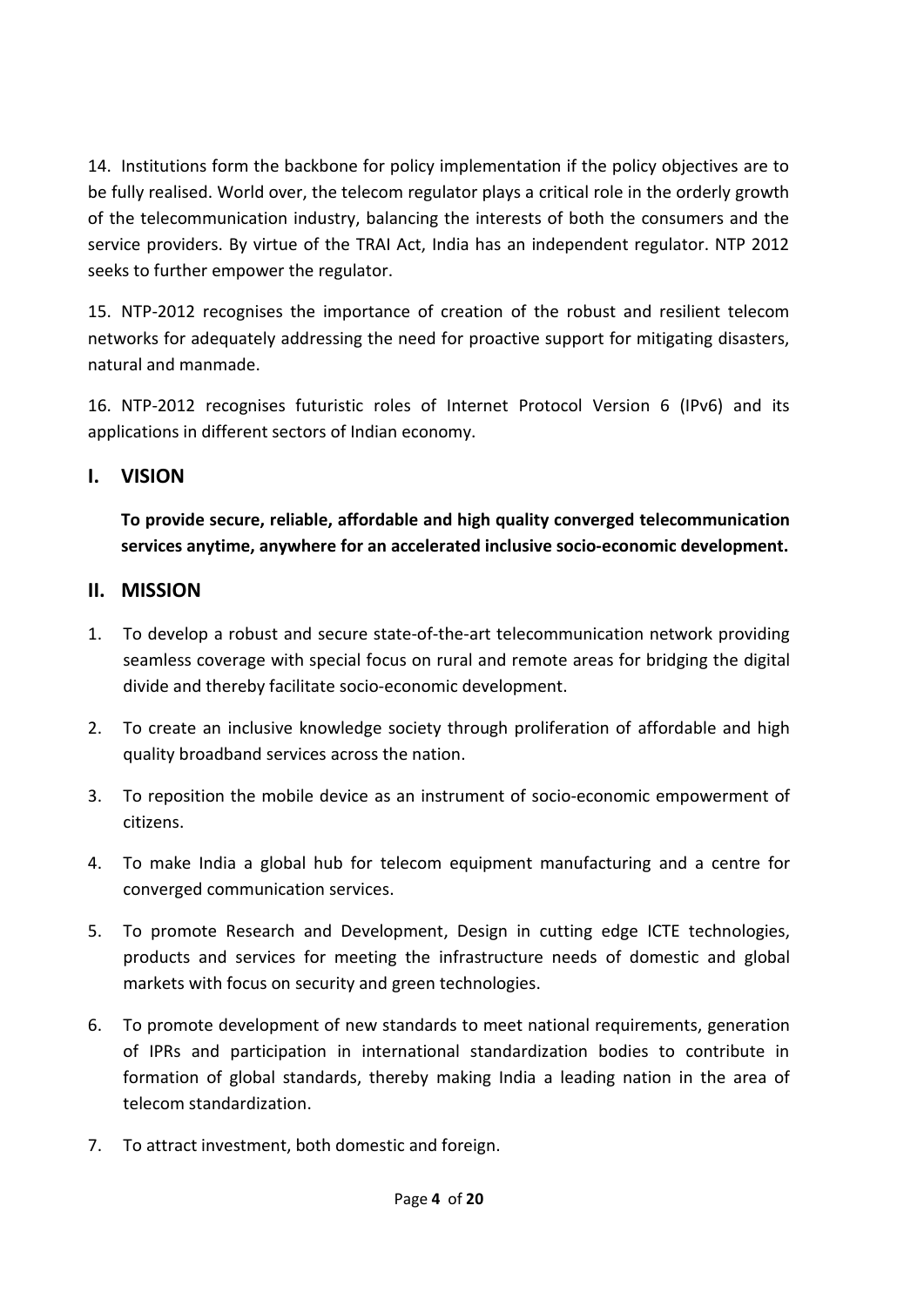8. To promote creation of jobs through all of the above.

# **III. OBJECTIVES**

- 1. Provide secure, affordable and high quality telecommunication services to all citizens.
- *2. Increase rural teledensity from the current level of around 39 to 70 by the year 2017 and 100 by the year 2020.*
- *3. Provide affordable and reliable broadband-on-demand by the year 2015 and to achieve 175 million broadband connections by the year 2017 and 600 million by the year 2020 at minimum 2 Mbps download speed and making available higher speeds of at least 100 Mbps on demand.*
- 4. Enable citizens to participate in and contribute to e-governance in key sectors like health, education, skill development, employment, governance, banking etc. to ensure equitable and inclusive growth.
- *5. Provide high speed and high quality broadband access to all village panchayats through a combination of technologies by the year 2014 and* progressively to all villages and habitations by 2020*.*
- 6. *Promote innovation, indigenous R&D and manufacturing* to serve domestic and global markets, by increasing skills and competencies.
- *7. Create a corpus to promote indigenous R&D, IPR creation, entrepreneurship, manufacturing, commercialisation and deployment of state-of-the-art telecom products and services during the 12th five year plan period.*
- *8.* Promote the ecosystem for design, Research and Development, IPR creation, testing, standardization and manufacturing i.e. complete value chain for domestic production of telecommunication equipment to *meet Indian telecom sector demand to the extent of 60% and 80% with a minimum value addition of 45% and 65% by the year 2017 and 2020 respectively.*
- 9. *Provide preferen*ce to domestically manufactured telecommunication products, in procurement of those telecommunication products which have security implications for the country and in Government procurement for its own use, consistent with our World Trade Organization (WTO) commitments.
- 10. *Develop and establish standards to meet national requirements, generate IPRs*, and participate in international standardization bodies to contribute in formulation of global standards, thereby making India a leading nation in the area of international telecom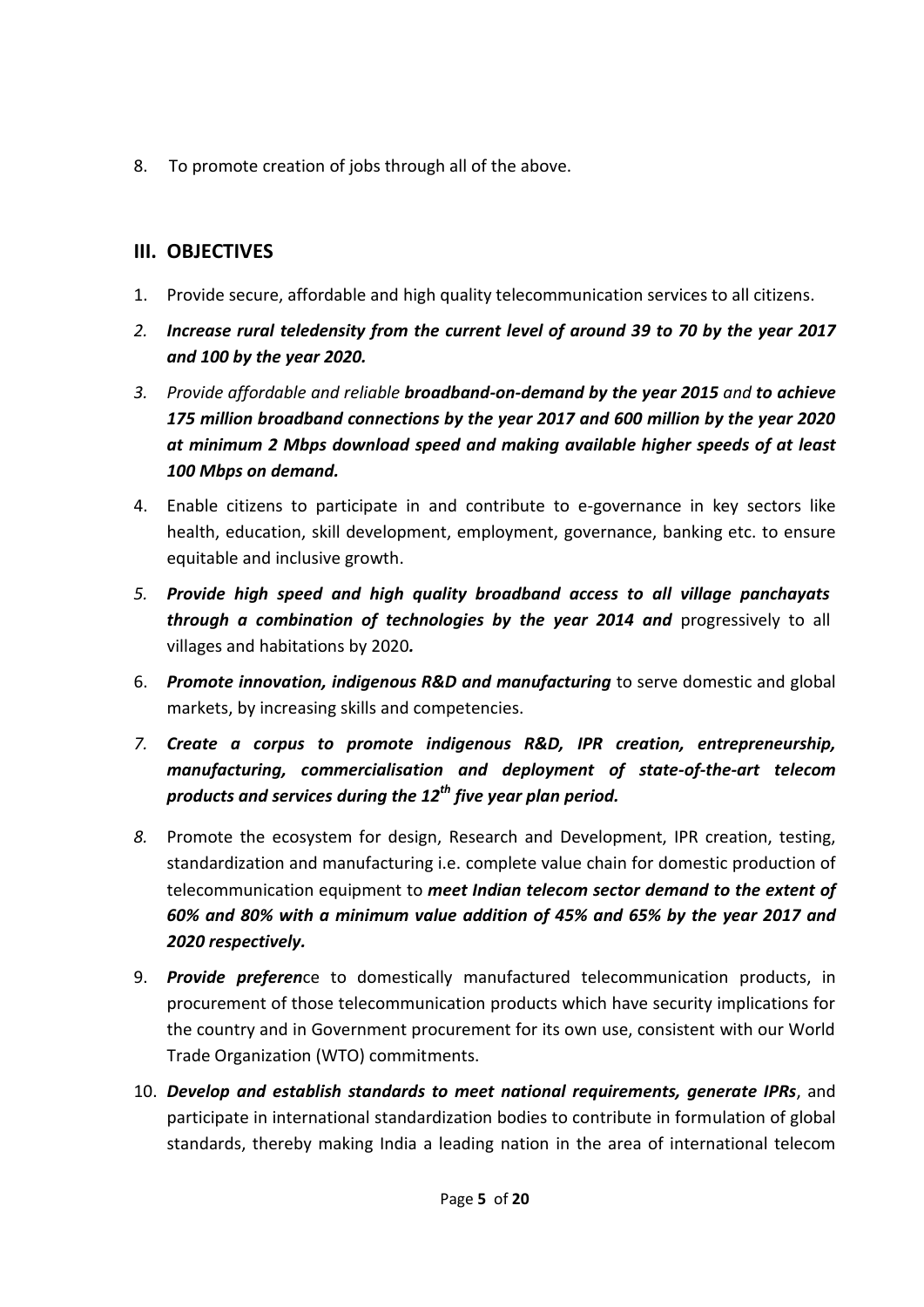standardization. This will be supported by establishing appropriate linkages with industry, R&D institutions, academia, telecom service providers and users.

- 11. *Simplify the licensing framework* to further extend converged high quality services across the nation including rural and remote areas. This will not cover content regulation.
- 12. Strive to create *One Nation - One License* across services and service areas.
- 13. Achieve *One Nation - Full Mobile Number Portability* and work towards *One Nation - Free Roaming*.
- 14. *Reposition the mobile phone* from a mere communication device *to an instrument of empowerment* that combines communication with proof of identity, fully secure financial and other transaction capability, multi-lingual services and a whole range of other capabilities that ride on them and transcend the literacy barrier.
- 15. Encourage development of mobile phones based on open platform standards.
- 16. Deliver high quality seamless voice, data, multimedia and broadcasting services on *converged networks* for enhanced service delivery to provide superior experience to users.
- 17. Put in place a simplified Merger & Acquisition regime in telecom service sector while ensuring adequate competition.
- 18. Optimize delivery of services to consumers irrespective of their devices or locations by *Fixed-Mobile Convergence* thus making available valuable spectrum for other wireless services.
- 19. Promote an ecosystem for participants in VAS industry value chain to make India a global hub for Value Added Services (VAS).
- 20. Ensure adequate availability of spectrum and its allocation in a transparent manner through market related processes. *Make available additional [300](file:///C:/Users/SONY/Desktop/TC-meeting%2007.03.2012/additional%20spectrum.pptx) MHz spectrum for IMT services by the year 2017 and another [200](file:///C:/Users/SONY/Desktop/TC-meeting%2007.03.2012/additional%20spectrum.pptx) MHz by 2020.*
- 21. Promote efficient use of spectrum with provision of regular *audit of spectrum usage*.
- 22. De-licensing additional frequency bands for public use.
- 23. *Recognize telecom as Infrastructure Sector* to realize true potential of ICT for development.
- 24. Address the Right of Way (RoW) issues in setting up of telecom infrastructure.
- 25. Mandate an ecosystem to ensure setting up of a *common platform for interconnection* of various networks for providing non-exclusive and non-discriminatory access.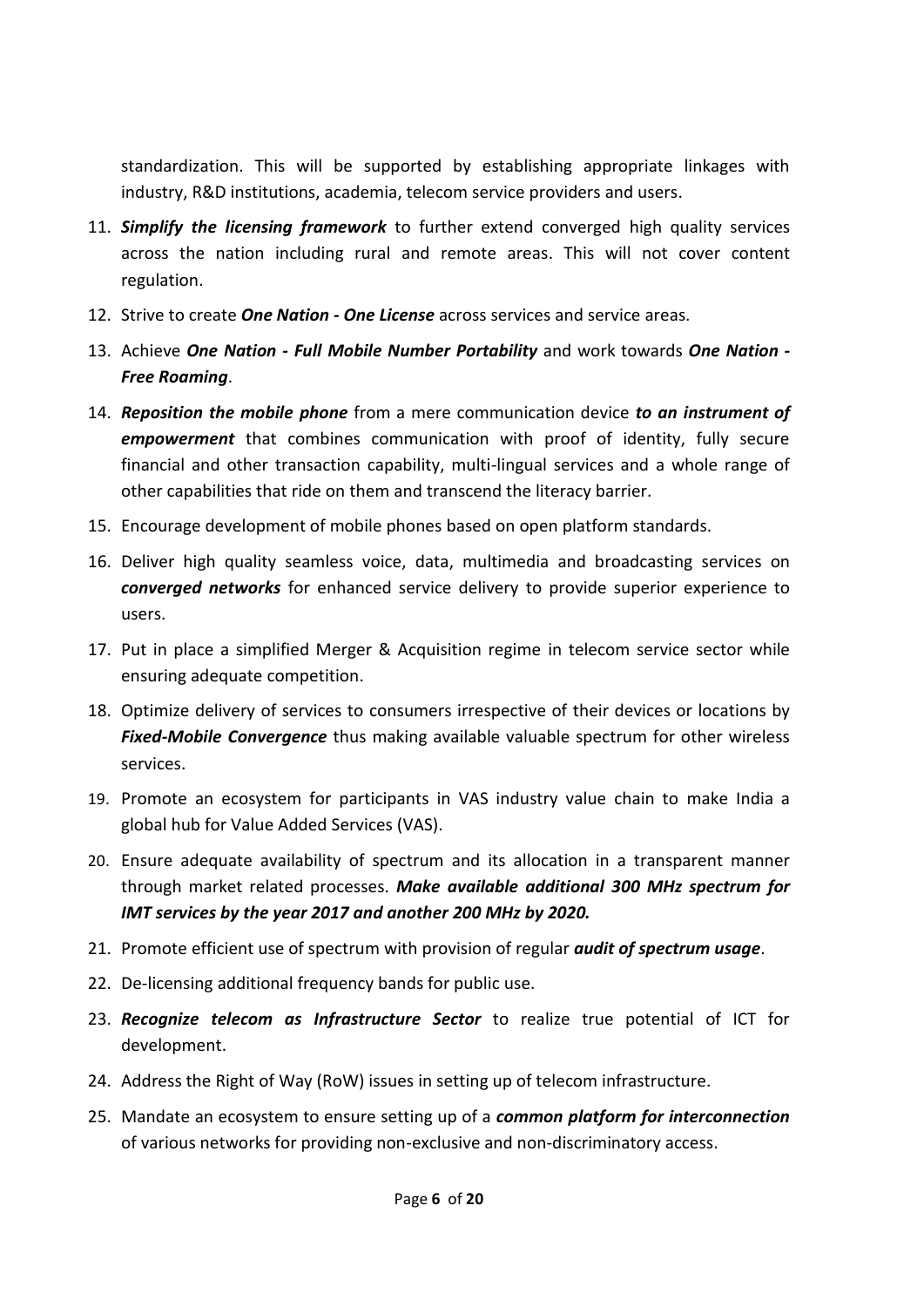- 26. Strengthen the framework to address the environmental and health related concerns pertaining to the telecom sector.
- 27. Enhanced and continued *adoption of green policy in telecom* and incentivise use of renewable energy sources for sustainability.
- 28. *Protect consumer interest* by promoting informed consent, transparency and accountability in quality of service, tariff, usage etc.
- 29. *Strengthen the grievance redressal mechanisms* to provide timely and effective resolution.
- 30. Strengthen the *institutional framework to enhance the pace of human capital formation* and capacity building by assessing and addressing educational and training needs of the sector.
- 31. Encourage *recognition and creation of synergistic alliance of public sector* and other organisations of Department of Telecommunications (DoT). This should be achieved through appropriate policy interventions and support for optimum utilisation of their resources and strengths in building a robust and secure telecom and information infrastructure.
- 32. Evolve a *policy framework for financing the sector* consistent with long term sustainability.
- 33. Put in place appropriate fiscal and financial incentives required for indigenous manufacturers of telecom products and R&D institutions.
- 34. Achieve substantial *transition to new Internet Protocol (IPv 6)* in the country in a phased and time bound manner by 2020 and encourage an ecosystem for provision of a significantly large bouquet of services on IP platform.
- 35. Strengthen the institutional, legal, and regulatory framework and re-engineer processes to bring in more efficiency, timely decision making and transparency.
- 36. Put in place a web based, real time e-governance solution to support online submission of applications including processing, issuance of licences and clearances from DoT.

# **IV. STRATEGIES**

### **1. BROADBAND, RURAL TELEPHONY AND UNIVERSAL SERVICE OBLIGATION FUND (USOF)**

1.1. To develop *an eco-system for broadband* in close coordination with all stakeholders, including Ministries/ Government Departments/ Agencies to ensure availability of media for last mile access, aggregation layer, core network of adequate capacity, affordable equipment including user devices, terminals and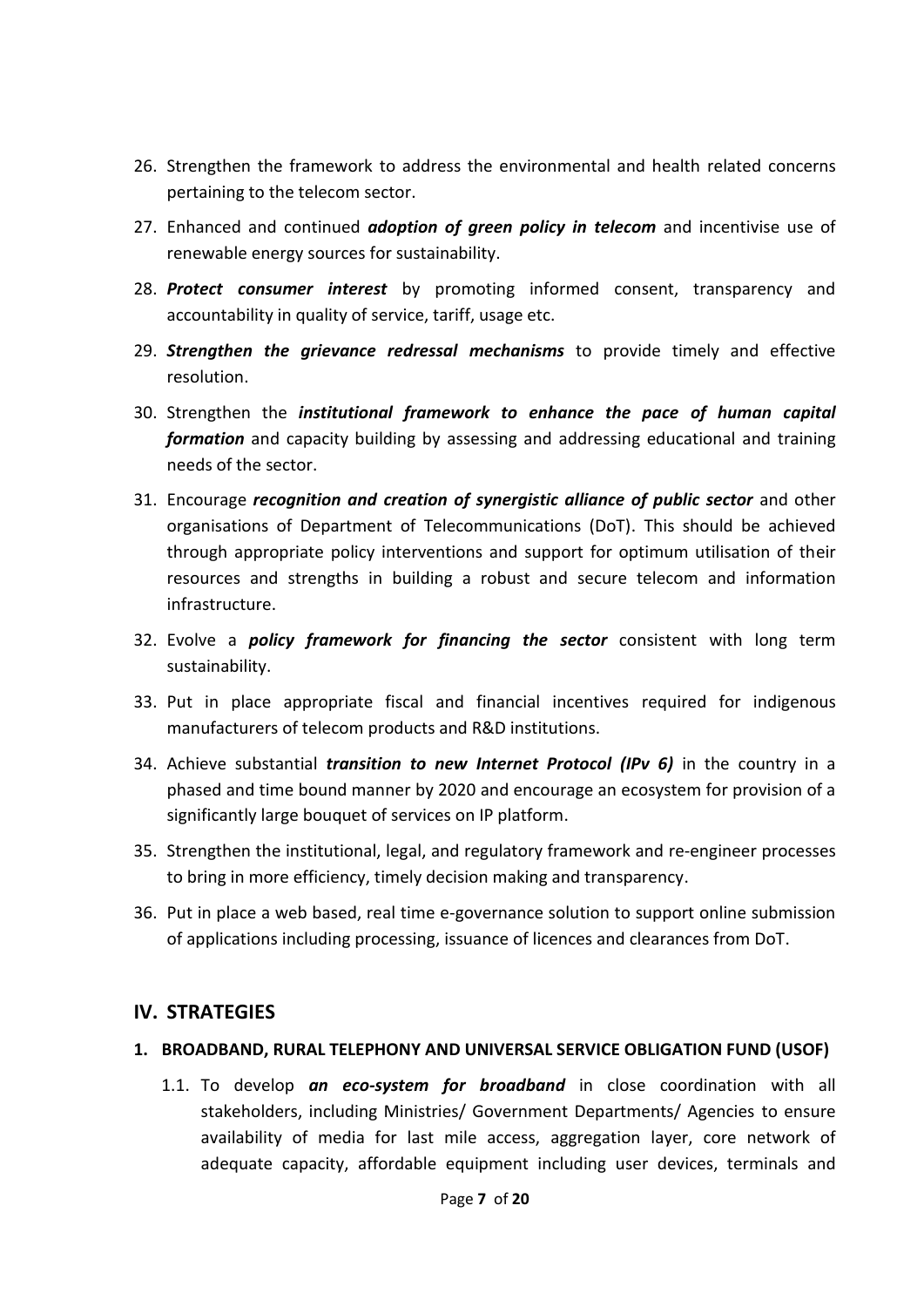Customer Premise Equipment and an environment for development of relevant applications. Formulate policies to promote competition by encouraging service providers, whether large or small, to provide value added services under equitable and non-discriminatory conditions.

- 1.2. To recognise telecom, including broadband connectivity as a basic necessity like education and health and work towards **'Right to Broadband'.**
- 1.3. To lay special emphasis on *providing reliable and affordable broadband access to rural and remote areas* by appropriate combination of optical fibre, wireless, [VSAT](file:///C:/Users/SONY/Desktop/TC-meeting%2007.03.2012/vsat.pptx) and other technologies. Optical fibre network will be initially laid up to the village panchayat level by funding from the Universal Service Obligation Fund (USOF). Extension of optical fibre connectivity from village panchayats to be taken up progressively to all villages and habitations. Access to this Optical Fibre Network will be open, non-discriminatory and technology neutral.
- 1.4. [Provide appropriate incentives for rural rollout.](file:///C:/Users/SONY/Desktop/TC-meeting%2007.03.2012/rural%20rollout.pptx)
- 1.5. *To revise the existing broadband download speed of 256 Kbps to 512 Kbps and subsequently to 2 Mbps by 2015 and higher speeds of at least 100 Mbps thereafter.*
- 1.6. To encourage Fibre To The Home (FTTH) with enabling guidelines and policies, favouring fast transformation of cities and towns into *Always Connected* society.
- 1.7. To incorporate enabling provisions in the current regulatory framework so that existing infrastructure including cable TV networks are optimally utilised for extending high quality broadband services in rural areas also.
- 1.8. To establish appropriate institutional framework to coordinate with different government departments/agencies for laying and upkeep of telecom cables including *Optical Fibre Cables* for rapid expansion of broadband in the country.
- 1.9. To *leverage the mobile device and SIM Card with enhanced features* for enabling secure transactional services including online authentication of identity and financial services.
- 1.10.To promote synergies between roll-out of broadband and various Government programs viz e- governance, e-panchayat, MNREGA, NKN, AADHAR, AAKASH tablet etc.
- 1.11.To *ensure availability of adequate spectrum* to meet current and future demand for microwave access/ backhaul, in appropriate frequency bands.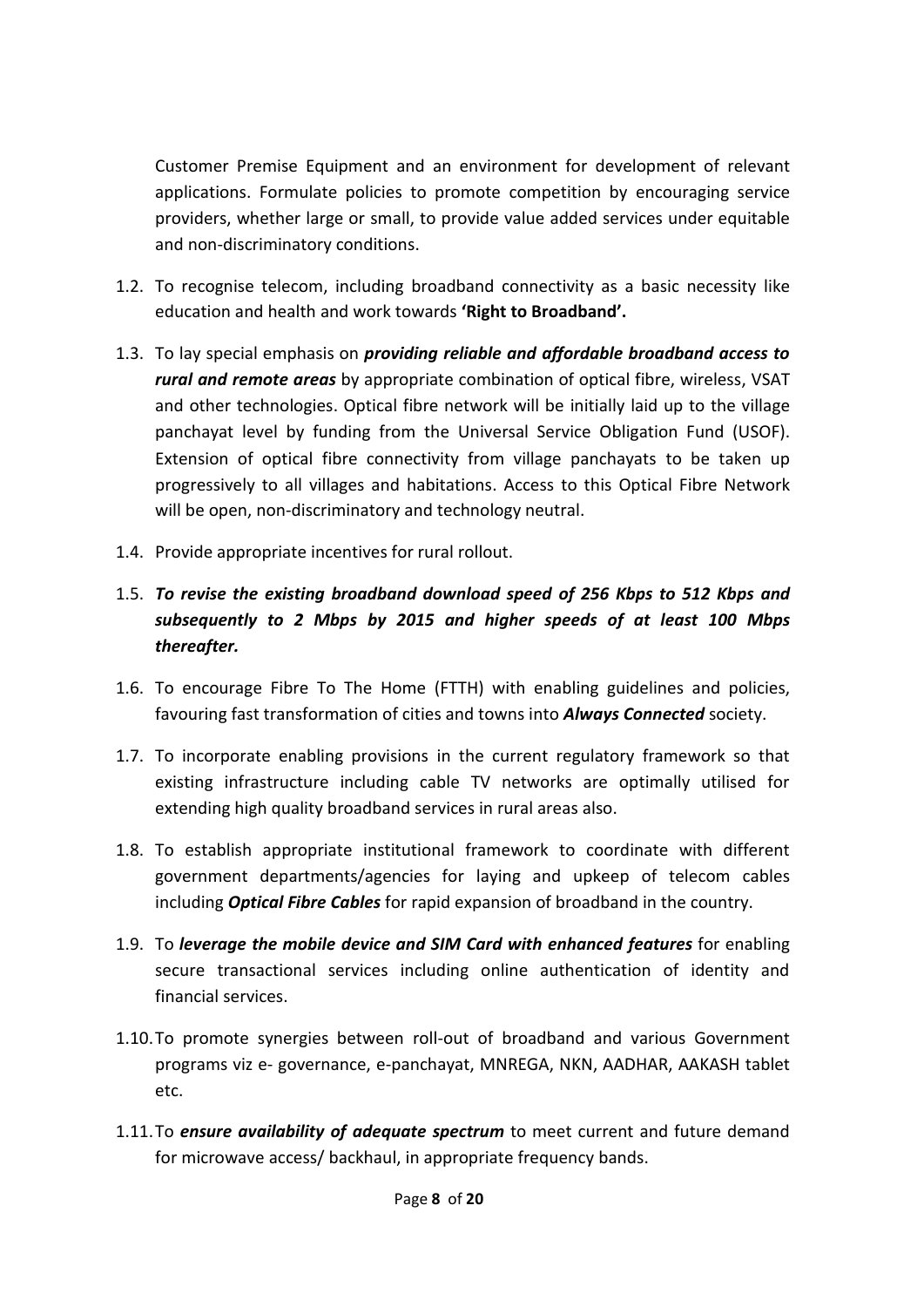- 1.12.To stimulate the demand of broadband applications and services, work closely with Department of IT in the promotion of *local content creation in regional languages* which would enhance the investment *in All-Internet Protocol (IP) networks* including NGN.
- 1.13.To promote the use of *energy efficient equipment and renewable energy technologies* to achieve long term sustainability.
- 1.14.To undertake periodic review of methodology adopted for utilising USO fund and benchmarking the same against the best practices followed in other countries.
- 1.15.To provide continued support from USO fund for telecom services, including converged communication services in commercially unviable rural and remote areas.

## **2. R&D, MANUFACTURING AND STANDARDIZATION OF TELECOMMUNICATION EQUIPMENT**

- 2.1. To *promote R&D, design, development and manufacturing* in the domestic telecom equipment manufacturing.
- 2.2. To create a road-map to align technology, demand, standards and regulations for enhancing competitiveness of domestic manufacturing.
- 2.3. To set up a *Council consisting of experts* from Telecom Service Providers, Telecom Manufacturing Industry, Government, Academia and R&D institutions. The Council would:
	- 2.3.1.Carry out technology and product development forecast.
	- 2.3.2.Evolve, and periodically update the national program for technology/product development.
	- 2.3.3.Be a nodal group to monitor and ensure the implementation of various recommendations made for promoting indigenous R&D, IPR creation, and manufacturing and deployment of products and services.
- 2.4. To *promote synergy amongst manufacturers, R&D centres, academia, service providers and other stakeholders* for achieving collaboration and reorientation of their efforts for development and deployment of new products and services suited to Indian environment and meeting security needs of the country.
- 2.5. To *assist entrepreneurs* to develop and commercialize Indian products by making available requisite funding (pre-venture and venture capital), management and mentoring support.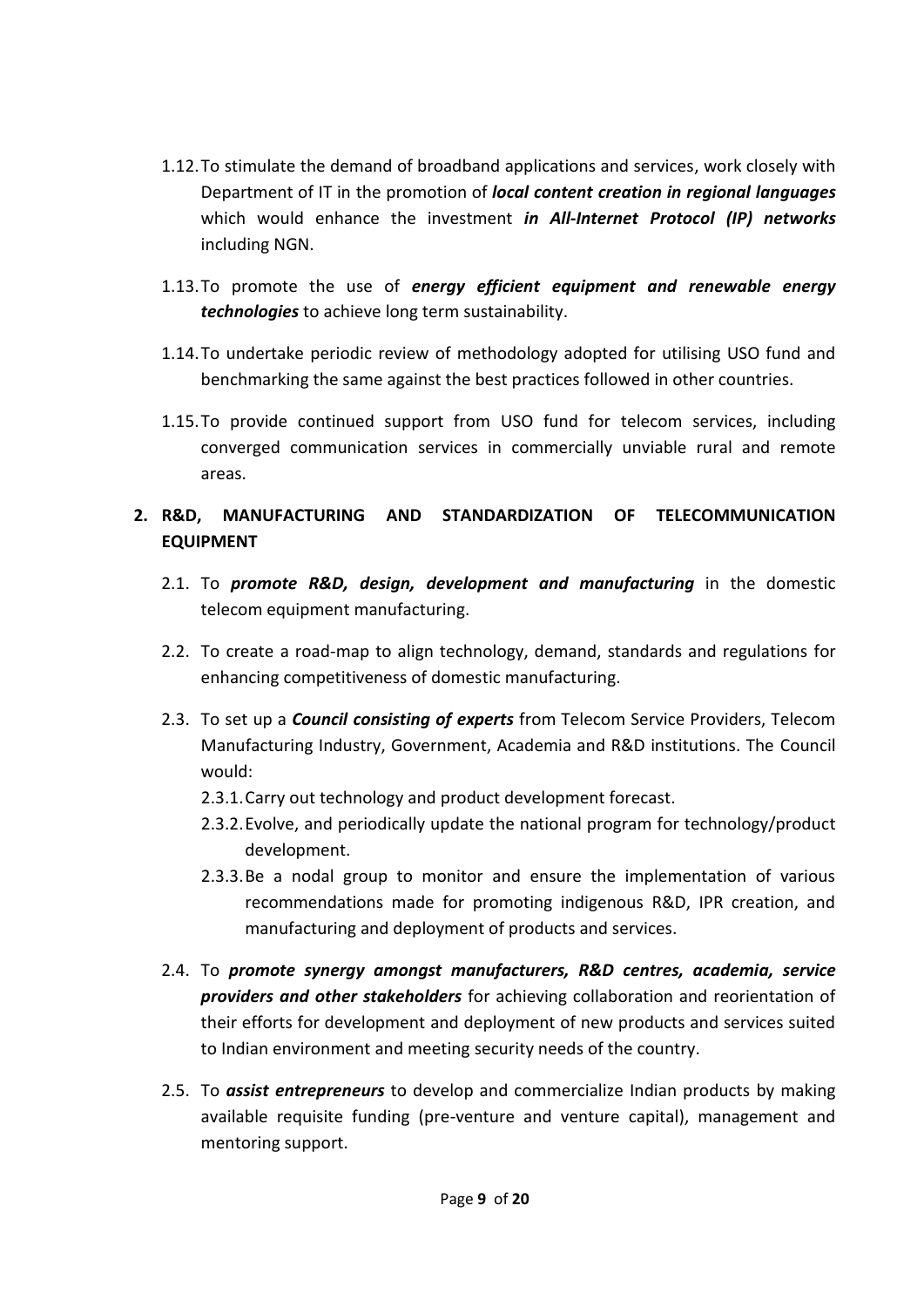- 2.6. To *create* **fund** to promote indigenous R&D, Intellectual Property creation, entrepreneurship, manufacturing, commercialising and deployment of state-of-theart telecom products and services.
- 2.7. To promote *setting up of Telecommunications Standard Development Organisation (TSDO)* as an autonomous body with effective participation of the government, industry, R&D centres, service providers, and academia to drive consensus regarding standards to meet national requirements including security needs. It will facilitate access for all the stakeholders in the International Standards Development Organisations and act as an advisory body for preparation of national contributions for incorporation of Indian requirement/IPRs/standards in the international standards.
- 2.8. To *notify specific guidelines for according preference to domestically manufactured telecommunication equipment and products* either for reasons of security or for Government procurement in accordance with relevant government decisions and policies in this regard.
- 2.9. To incentivise telecom service providers to use indigenous products by encouraging:
	- 2.9.1.Commitment to purchase Indigenous products that are comparable in price and performance to imported products.
	- 2.9.2.Commitment to participate in trials of newly created Indigenous products, nurture them and place pilot orders.
	- 2.9.3. Funding R&D and support Indian IPR creation and participate in creation of standards.
- 2.10.To *support Electronic Design and Manufacturing Clusters* for design, development and manufacture of telecommunication equipment.
- 2.11.To facilitate provision of appropriate fiscal incentives through a *Modified Special Incentive Package Scheme (M-SIPS)* in manufacturing of telecom equipment.
- 2.12.To *mandate testing and certification* of all telecom products for conformance, performance, interoperability, health, safety, security, EMF/EMI/EMC, etc. to ensure safe-to-connect and seamless functioning in the existing and future networks.
- 2.13.To *create suitable testing infrastructure* for carrying out conformance testing, certification and to aid in development of new products and services. These stateof-the-art labs/infrastructure would be suitably positioned to make them available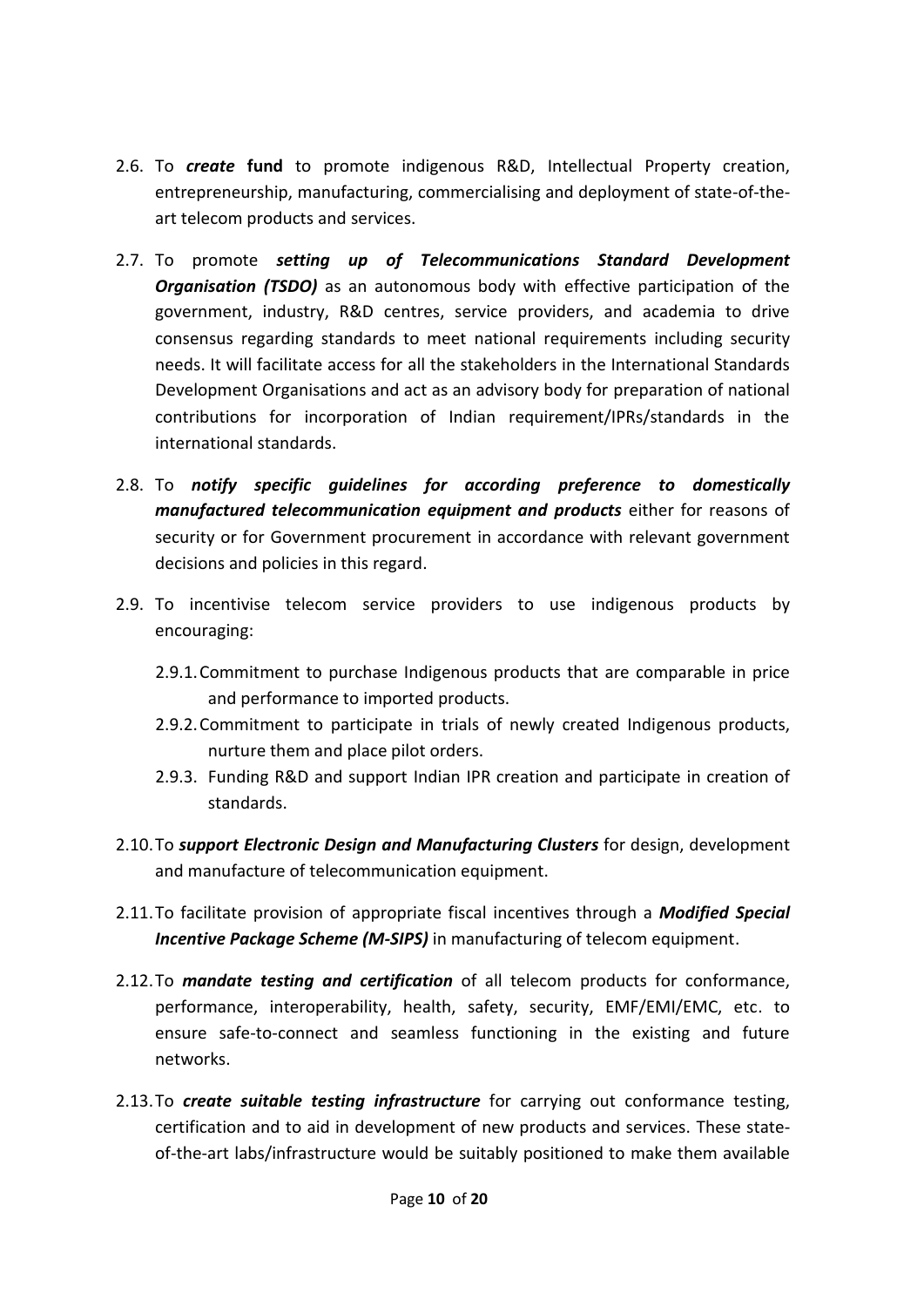to engineering/academic institutions to assist the scholars in telecom product development.

- 2.14.To appropriately *incentivise export of telecom equipment and services*. Synergies among the various telecom players (manufacturers and service providers) would be leveraged to provide integrated communication solutions for exports.
- 2.15.To facilitate *putting in place a stable tax regime* for telecom equipment manufacturing.
- 2.16.To *provide appropriate incentives to the Indian product manufacturers* for domestic deployment and exports.

### **3. LICENSING, CONVERGENCE AND VALUE ADDED SERVICES**

- 3.1. To orient, review and harmonise the legal, regulatory and licensing framework in a time bound manner to *enable seamless delivery of converged services* in a technology and service neutral environment. Convergence would cover:
	- 3.1.1.Convergence of services i.e. convergence of voice, data, video, Internet telephony (VoIP), value added services and broadcasting services.
	- 3.1.2.Convergence of networks i.e. convergence of access network, carriage network (NLD/ ILD) and broadcast network.
	- 3.1.3.Convergence of devices i.e. telephone, Personal Computer, Television, Radio, set top boxes and other connected devices.
- 3.2. To facilitate *convergence of local cable TV networks* post digitalisation.
- 3.3. To *move towards Unified Licence regime* in order to exploit the attendant benefits of convergence, spectrum liberalisation and facilitate *delinking of the licensing of Networks from the delivery of Services to the end users* in order to enable operators to optimally and efficiently utilise their networks and spectrum by sharing active and passive infrastructure. This will enhance the quality of service, optimize investments and help address the issue of the digital divide. This new licensing regime will address the requirements of level playing field, rollout obligations, policy on merger & acquisition, non-discriminatory interconnection including interconnection at IP level etc. while ensuring adequate competition.
- 3.4. To put in place a liberalized merger and acquisition policy with necessary thresholds, while ensuring adequate competition.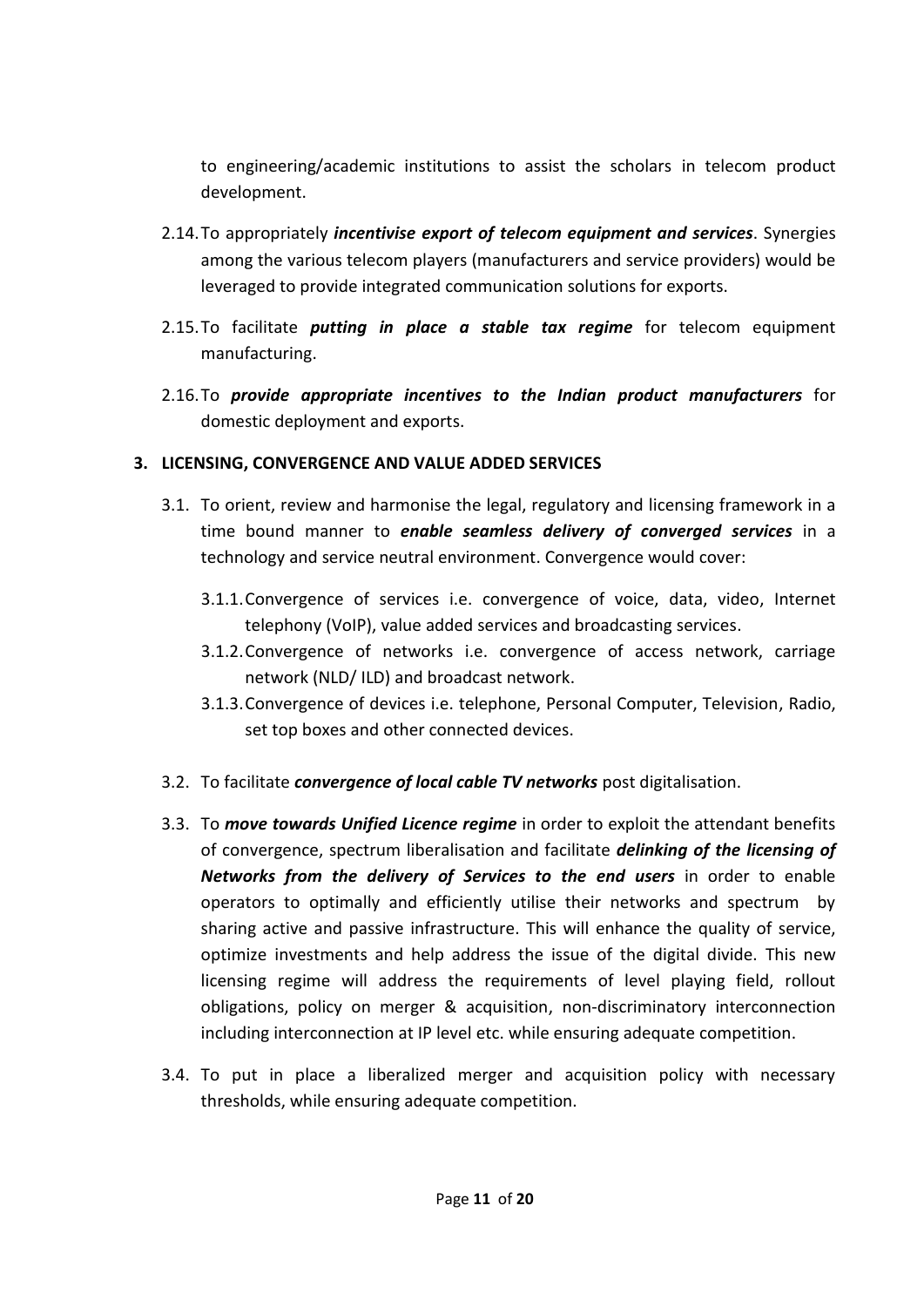- 3.5. To *delink spectrum in respect of all future licences*. Spectrum shall be made available at a price determined through market related processes.
- 3.6. New Unified licensing regime will *provide flexibility to operators to operate any or all segment of services of the total basket of services* provided in the scope of licence. The entry fee regime will also be made flexible accordingly.
- 3.7. To promote introduction of area specific services and applications.
- 3.8. To *facilitate resale at the service level* under the proposed licensing regime both wholesale and retail, for example, by introduction of virtual operators – in tune with the need for robust competition at consumer end while ensuring due compliance with security and other license related obligations.
- 3.9. To *frame appropriate Policies* for new licensing framework, migration of existing licensees to new framework, exit policy, measures for ensuring adequate competition etc. in consultation with TRAI.
- 3.10.To put in place an appropriate regulatory framework for delivery of *VAS at affordable price* so as to fuel growth in entrepreneurship, innovation and provision of *region specific content in regional languages*.
- 3.11.To put in place a framework *to regulate the carriage charges, which are content neutral and based on the bandwidth utilisation*. This will also encourage non value added services such as provision of data and information over the mobile platform.
- 3.12.To endeavour to make available Global Mobile Personal Communication by Satellite (GMPCS) compliant with security requirements.
- 3.13.To extend *Intra-circle mobile number portability facility on nationwide basis* so that the users can retain their mobile number while shifting from one service area to another, irrespective of the service provider.
- 3.14.To review roaming charges with the ultimate objective of *removing the roaming charge across the nation*.
- 3.15[.To enable and enforce the VOIP facility to enhance](file:///C:/Users/SONY/Desktop/TC-meeting%2007.03.2012/voip.pptx) consumer affordability.

### **4. SPECTRUM MANAGEMENT**

4.1. To move at the earliest towards liberalisation of spectrum to enable use of spectrum in any band to provide any service in any technology as well as to permit *spectrum pooling, sharing and later, trading* to enable optimal utilisation of spectrum through appropriate regulatory framework.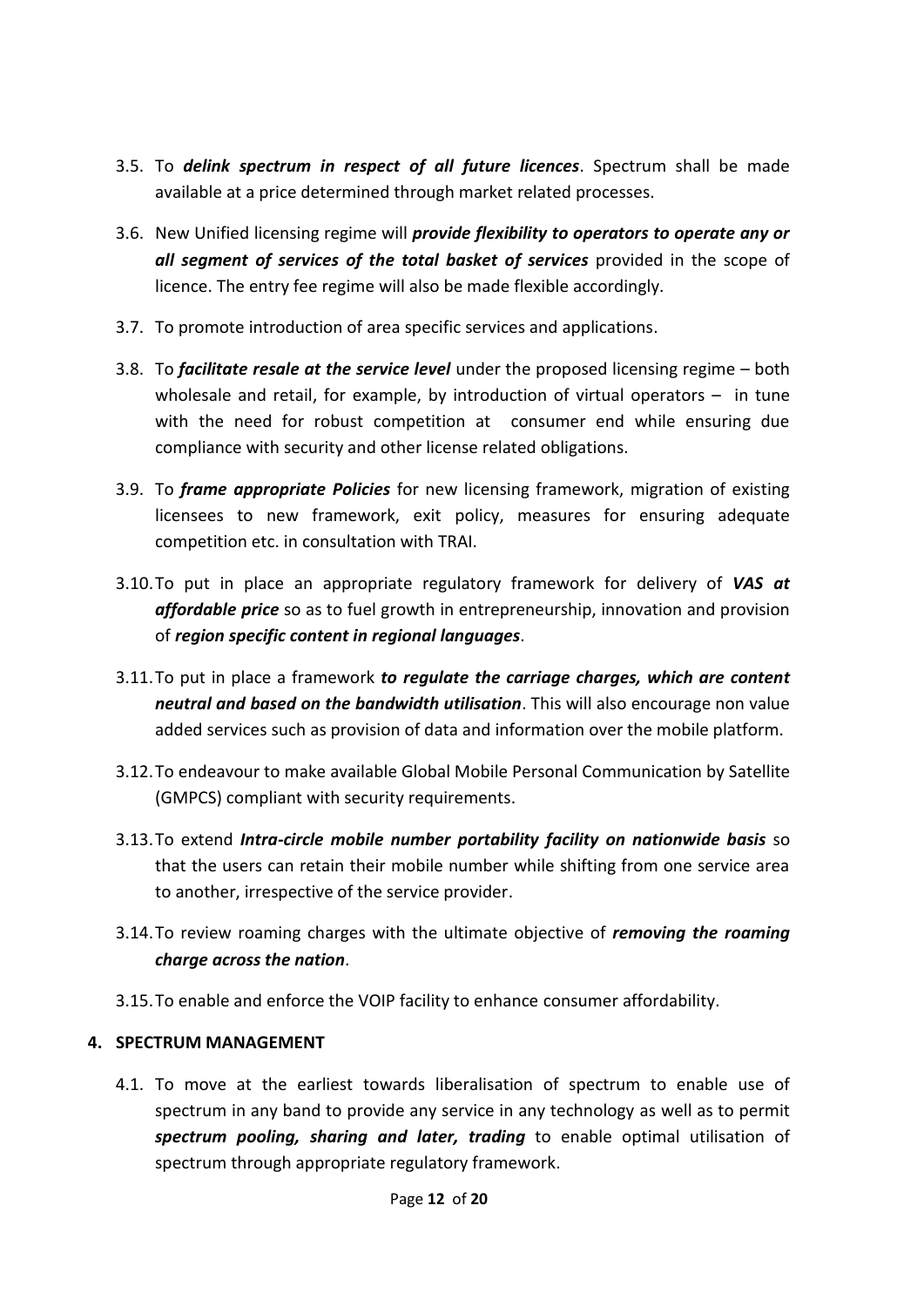- 4.2. To undertake *periodic audit* of spectrum utilisation to ensure its efficient use.
- 4.3. To refarm spectrum and allot alternative frequency bands or media to service providers from time to time to make spectrum available for introduction of new technologies for telecom applications.
- 4.4. To *prepare a roadmap* for availability of additional spectrum every 5 years.
- 4.5. To make available adequate globally harmonised IMT spectrum in 450 MHz, 700 MHz, 1800 MHz, 1910 MHz, 2.1 GHz, 2.3 GHz, 2.5 GHz, 3.5 GHz bands and other bands to be identified by ITU for commercial mobile services.
- 4.6. To identify additional frequency bands periodically, for *exempting them from licensing requirements* for operation of low power devices for public use.
- 4.7. To consider requirement of spectrum in certain frequency bands in small chunks at specified locations for *encouraging indigenous development of technologies/ products and their deployment*.
- 4.8. To *review the existing geographical unit of allocation of spectrum* with a view to identifying scope for optimization.
- 4.9. To *promote use of white spaces* with low power devices, without causing harmful interference to the licensed applications in specific frequency bands by deployment of Software Defined Radios (SDRs), Cognitive Radios (CRs), etc.
- 4.10.To establish and *strengthen Institute of Advanced Radio Spectrum Engineering and Management Studies (IARSEMS)* as a Government Society for undertaking policy research in radio spectrum engineering, management/radio monitoring and related aspects.

# **5. TELECOM INFRASTRUCTURE/ ROW ISSUES, GREEN TELECOM, CLEAR SKYLINE, MITIGATION EFFORTS DURING DISASTERS AND EMERGENCIES**

- 5.1. To emphasize the active role of both private sector and Government including the State Governments and Local bodies to enable the growth of telecom infrastructure necessary for meeting the telecommunication demand of the country and leveraging USOF where appropriate.
- 5.2. To work towards *recognition of telecom as Infrastructure Sector for both wireline and wireless* and extension of the benefits available to infrastructure sectors to telecom sector also, to realize true potential of ICT for development.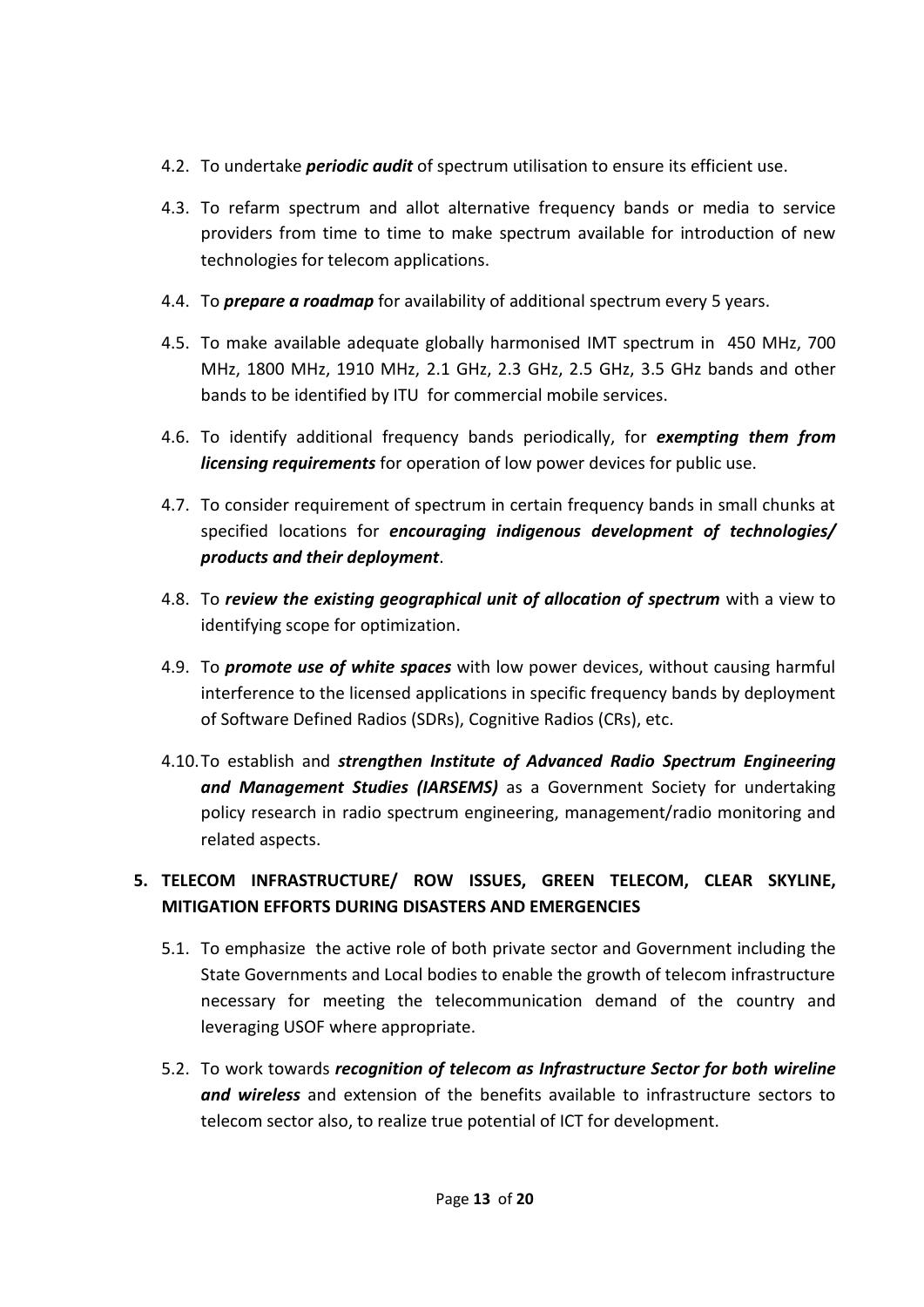- 5.3. To review and *simplify sectoral policy for Right of Way* for laying cable network and installation of towers, etc. for facilitating smooth coordination between the service providers and the State Governments/ local bodies.
- 5.4. To facilitate development of *guidelines for provision of common service ducts* for orderly growth of telecom infrastructure in consultation with all concerned Ministries/ Departments, State Governments and Local bodies.
- 5.5. To *mandate for mapping* and submission of information of the infrastructure assets on the standards based inter-operable *GIS platform* by all telecom infrastructure/ service providers to the licensor.
- 5.6. To review Standing Advisory Committee on Frequency Allocation (SACFA) clearance process for faster and simplified site clearances.
- 5.7. To facilitate increased use of alternative sources (Renewable Energy Technologies) of energy for powering telecom networks through active participation of all the stakeholders – the government, the telecom industry and the consumer for green telecommunications. Sector specific schemes and targets for promotion of green technologies will be finalised in consultation with Ministry of New and Renewable Energy (MNRE) and other stakeholders.
- 5.8. To *promote the use of energy efficient equipment* including low power wireless devices in telecom networks and adopt measures for the reduction of carbon footprint in the telecom sector.
- 5.9. To *promote use of In-Building Solutions (IBS) and Distributed Antenna Systems (DAS)* and their siting in coordination with Ministry of Urban Development by aligning the National Building Code as well as embedding these critical requirements in the process of developmental planning and finalization of master plans for rural and urban areas in consultation with the State Governments.
- 5.10.To undertake *periodic review of EMF radiation standards* for mobile towers and mobile devices with reference to international safety standards.
- 5.11.To encourage use of innovative methods like camouflaging, landscaping, monopole towers and stealth structures to conform to aesthetic requirements.
- 5.12.To prescribe sectoral *Standard Operating Procedures* for aiding effective and early mitigation during disasters and emergencies.
- 5.13. To create appropriate regulatory framework for provision of reliable means of public communication by Telecom Service Providers during disasters.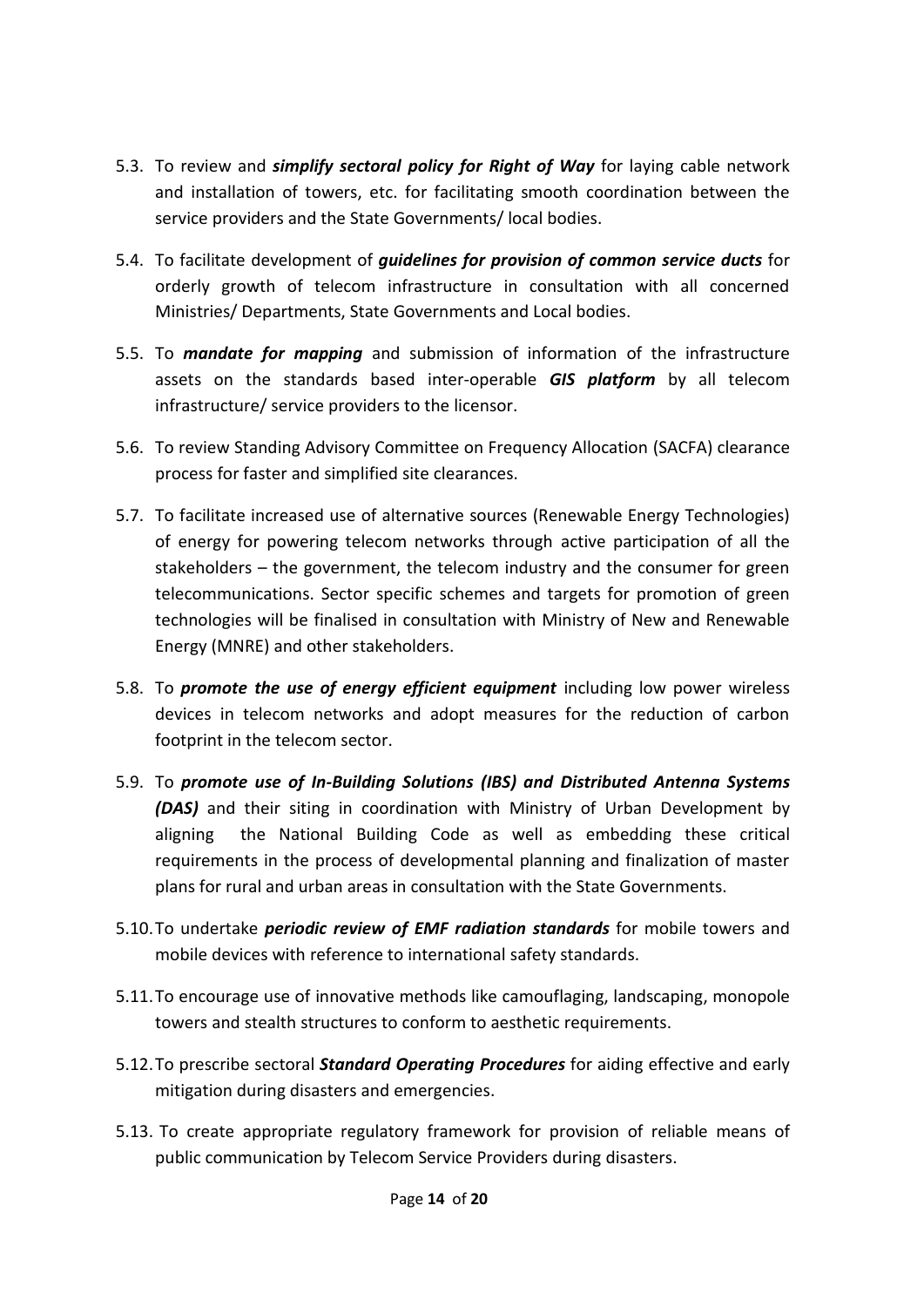- 5.14.To encourage use of ICTs in prediction, monitoring and early warning of disasters and early dissemination of information.
- 5.15.To facilitate an *institutional framework to establish nationwide Unified Emergency Response Mechanism* by providing nationwide single access number for emergency services.

### **6. QUALITY OF SERVICE AND PROTECTION OF CONSUMER INTEREST**

- 6.1. To [strengthen the regulator](file:///C:/Users/SONY/Desktop/TC-meeting%2007.03.2012/qos.pptx) for ensuring compliance of the prescribed performance standards and Quality of Service (QoS) parameters by the Telecom Service Providers.
- 6.2. To formulate a *Code of Practice for Sales and Marketing Communications* to improve transparency as well as address security issues relating to Customer Acquisition*.*
- 6.3. To support the sector regulator in its efforts to enhance consumer awareness about services, tariffs, and QoS.
- 6.4. To make mandatory provision for *web based disclosure of area coverage* by telecom service providers.
- 6.5. To facilitate *establishment of a National Mobile Property Registry* for addressing security, theft and other concerns including reprogramming of mobile handsets.
- 6.6. To *undertake legislative measures* to bring disputes between telecom consumers and service providers *within the jurisdiction of Consumer Forums* established under Consumer Protection Act.

### **7. SECURITY**

- 7.1. To mandate and enforce that the Telecom Service Providers take adequate measures to ensure the security of the communication flowing through their network by adopting contemporary information security standards.
- 7.2. To provide communication assistance to Law Enforcement Agencies (LEAs) through regulatory measures in tune with the extant license guidelines and in conformity with Indian Telegraph Act keeping in view individual privacy and following international practices to the extent possible for fulfilling National Security needs. To develop and deploy State of art system for providing assistance to LEAs.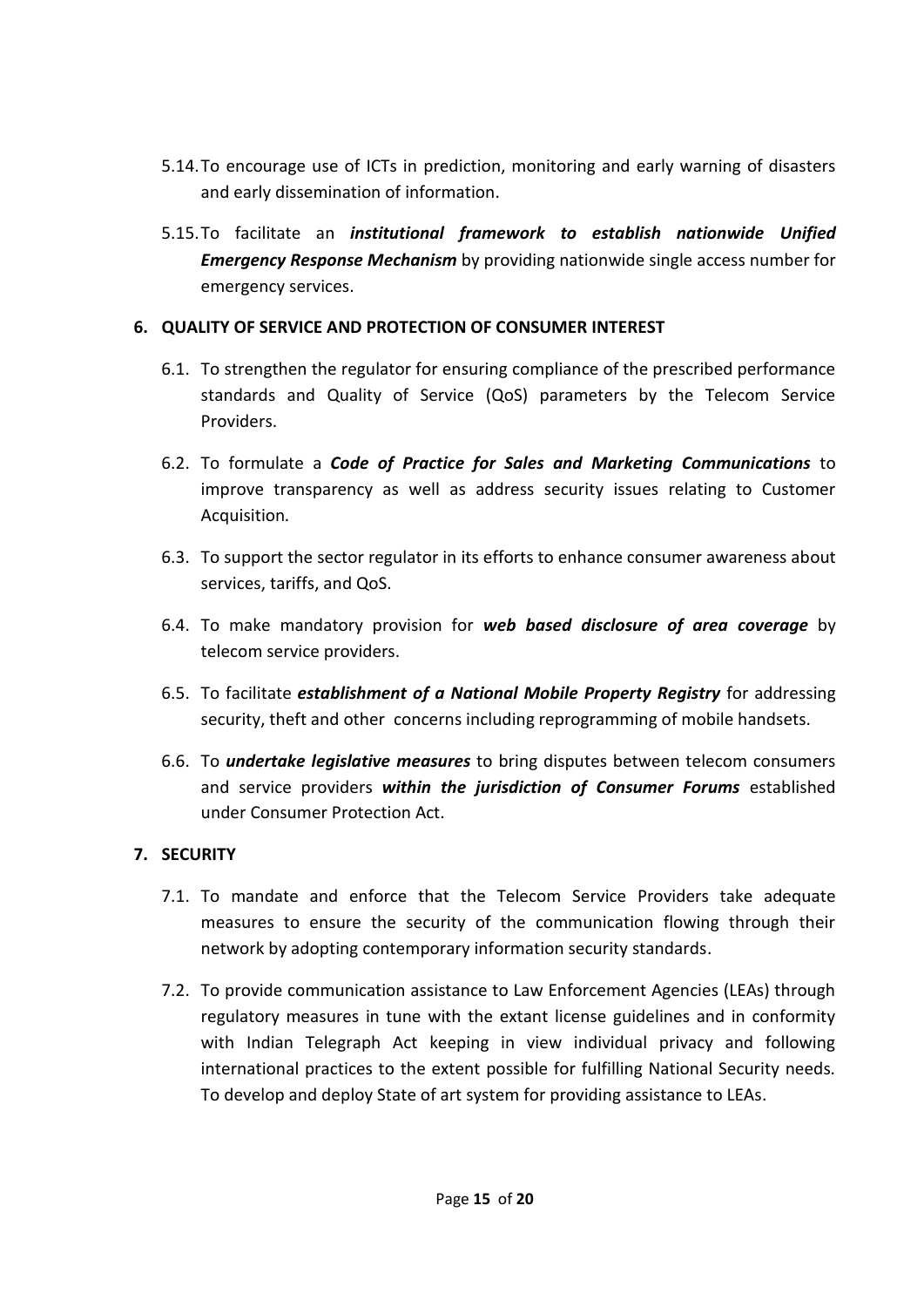- 7.3. To create an institutional framework through regulatory measures to ensure that *safe-to-connect* devices are inducted into the Telecom Network and service providers take measures for ensuring the security of the network.
- 7.4. To build national capacity in all areas specifically security standards, security testing, interception and monitoring capabilities and manufacturing of critical telecom equipment - that impinges on Telecom network security and communication assistance for law enforcement.
- 7.5. To ensure security in an increasingly insecure cyber space, indigenously manufactured multi-functional SIM cards with indigenously designed chips incorporating specific laid down standards are considered critical. The whole electronics eco-system for this and other purposes, starting from the wafer fab needs to be built and hence is viewed as a key policy objective and outcome.
- 7.6. To mandate standards in the areas of functional requirements, safety and security and in all possible building blocks of the communication network i.e. devices, elements, components, physical infrastructure like towers, buildings etc.
- 7.7. To develop a rational criterion for sharing of costs beyond a threshold limit between Government and the service providers in implementing security measures.

### **8. SKILL DEVELOPMENT**

- 8.1. To put in place an ecosystem:
	- 8.1.1. *To assess the manpower requirement at different skill and expertise levels by partnering* with *National Skill Development Council* and *industry* to identify the relevant needs of the sector and prepare a roadmap.
	- 8.1.2.To advise and assist Ministry of Human Resource Development (MHRD) to periodically upgrade academic curriculum of telecommunication courses.
	- 8.1.3.To create an enabling framework including funding mechanism to meet the demand for human resources in the sector in partnership with Ministry of Human Resource Development (MHRD).
	- 8.1.4.To form a high level Apex body (supported by advisory groups comprising representatives from industry, academia, PSUs, etc.) to oversee and to act as guiding and enabling source for all aspects relating to skill development in telecom field.
- 8.2. To strengthen and develop National Telecom Institute for Policy Research, Innovation and Training (NTIPRIT) as an institute of international repute, for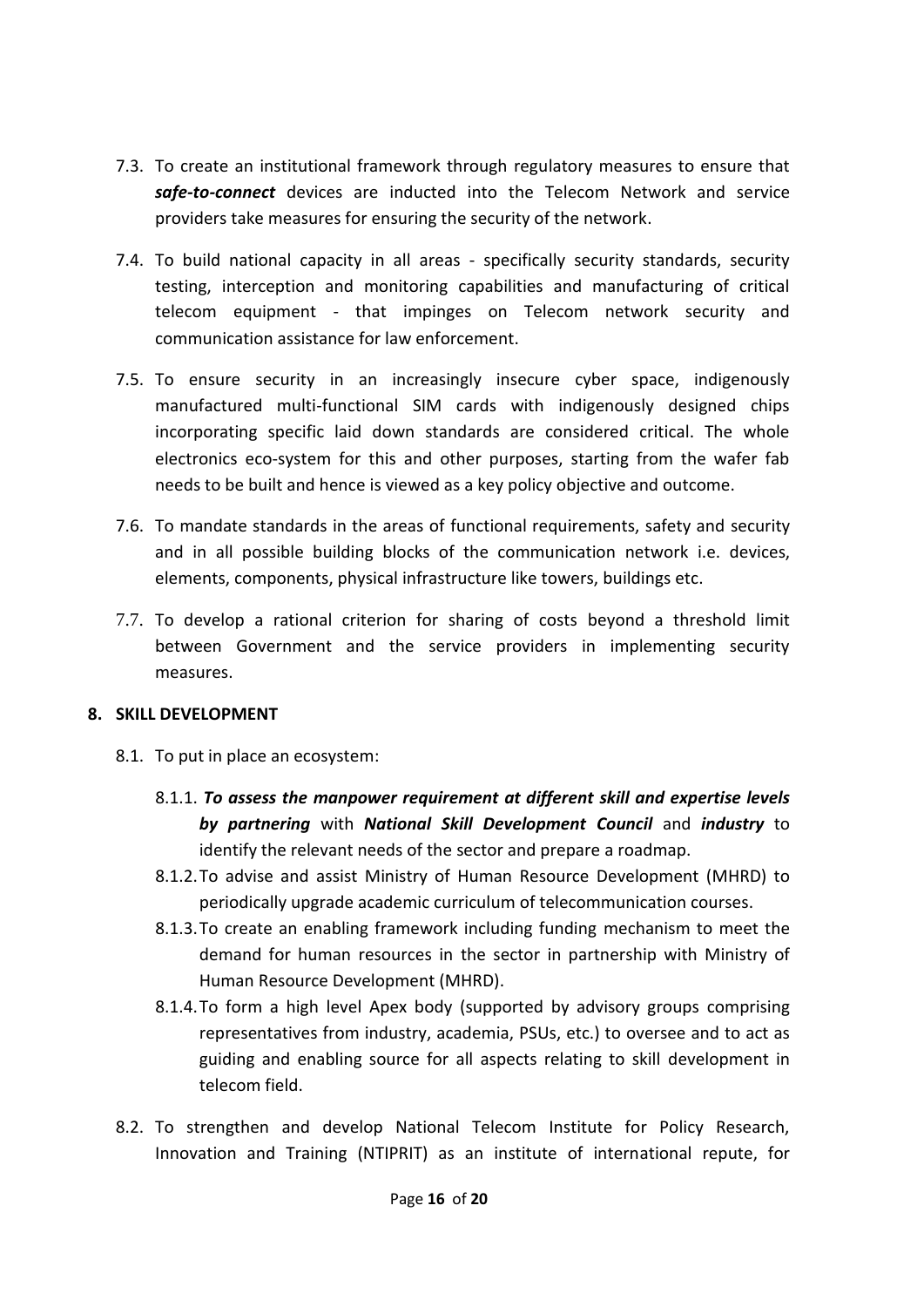capacity building and enabling research in India centric technologies and policies in telecom domain.

- 8.3. To set-up a comprehensive repository in NTIPRIT for disseminating telecom field related information, standards, benchmarks, resources, program curriculum, etc.
- 8.4. To develop other training institutes under Department of Telecommunications and its organisations as national level telecom schools of excellence for imparting training to Government/ PSU officials and other stakeholders.
- 8.5. To promote and augment vocational and non-formal training institutes in urban and rural areas to cater to the skill and training needs of telecom sector.
- 8.6. To encourage collaboration with premier educational institutes like IITs and telecom research organisations of excellence for directing research and development to field problems.

### **9. PUBLIC SECTOR**

- 9.1. To recognise the *strategic importance of Telecom PSUs* in nurturing/enhancing Government's intervention capabilities in matters of national security or international importance, including execution of bilateral projects funded by Government of India.
- 9.2. [Appropriately consider the restructuring of the Public Sector Undertakings, under](file:///C:/Users/SONY/Desktop/TC-meeting%2007.03.2012/psu.pptx)  [the Department of Telecommunications, in terms of management, manpower](file:///C:/Users/SONY/Desktop/TC-meeting%2007.03.2012/psu.pptx)  [and equity.](file:///C:/Users/SONY/Desktop/TC-meeting%2007.03.2012/psu.pptx)
- 9.3. To *encourage Public Sector Units under the DoT to identify and exploit strategic and operational synergies* so that they play a significant role in service provision, infrastructure creation, and manufacturing.
- 9.4. To exploit individual strengths of organisations under DoT/DIT to their mutual benefit for ensuring these organisations to effectively flourish in the competitive telecom market while adequately supporting the security needs of the nation. Efforts will be made for according preferential treatment for procurement of products and services rendered by individual organisations.
- 9.5. To recognise and enhance the opportunities available through/within Telecom PSUs for deployment of indigenously developed Telecom products, with Indian IPR, to provide vital support for domestic manufacturing of Indian Telecom products in the long run.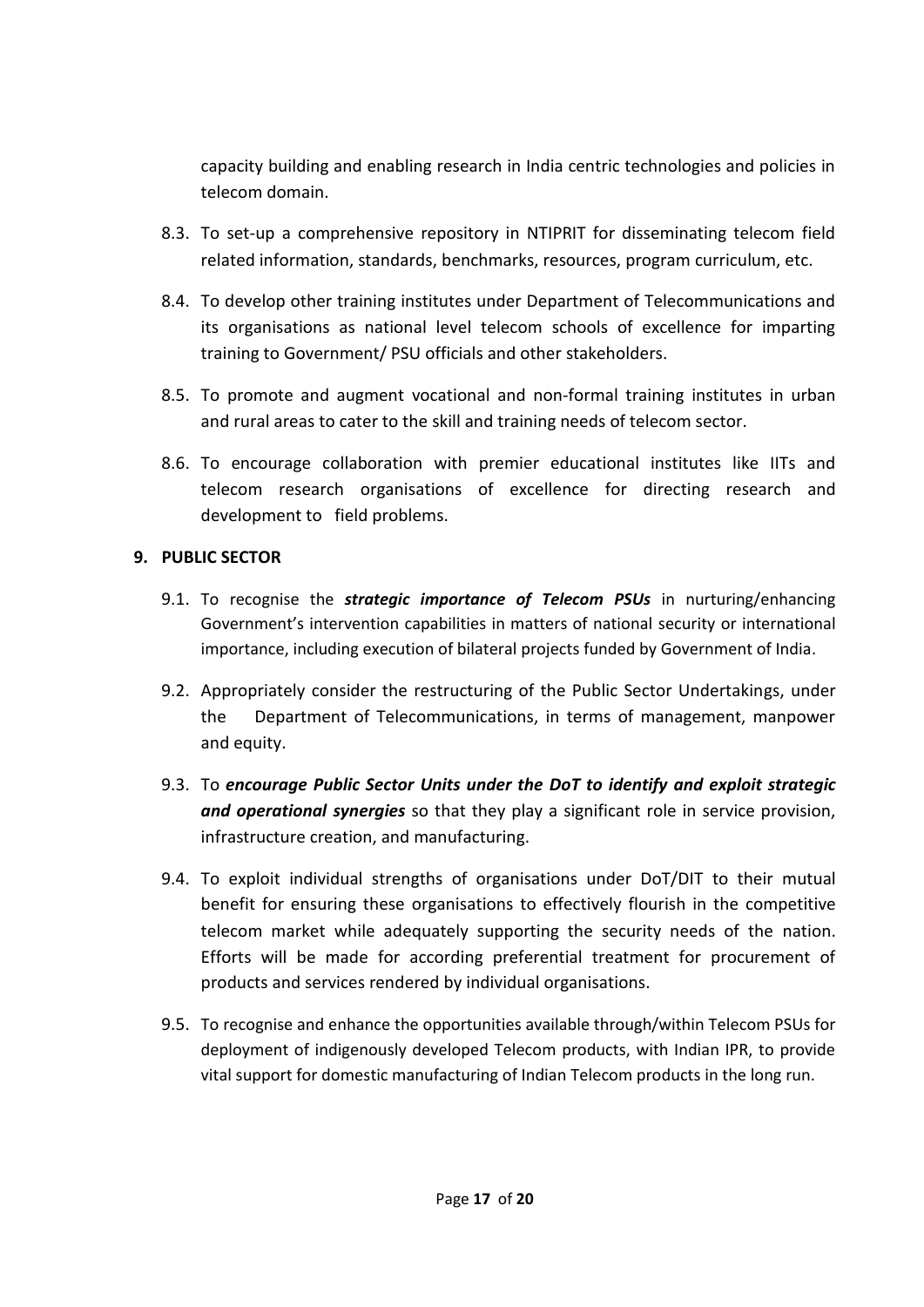#### **10. CLOUD SERVICES**

- 10.1.To recognise that cloud computing will significantly speed up design and roll out of services, enable social networking and participative governance and e-Commerce on a scale which was not possible with traditional technology solutions.
- 10.2.To take new policy initiatives to ensure rapid expansion of new services and technologies at globally competitive prices by addressing the concerns of cloud users and other stakeholders including specific steps that need to be taken for lowering the cost of service delivery.
- 10.3.To identify areas where existing regulations may impose unnecessary burden and take consequential remedial steps in line with international best practices for propelling nation to emerge as a global leader in the development and provision of cloud services to benefit enterprises, consumers and Central and State Governments.

## **11. TELECOM ENTERPRISE DATA SERVICES, IPV 6 COMPLIANT NETWORKS AND FUTURE TECHNOLOGIES**

- 11.1.To formulate appropriate policies in the area of enterprise and data services to fuel further growth of India's ICTE sector and attract investments.
- 11.2. To facilitate the role of new technologies in furthering public welfare and enhanced customer choices through affordable access and efficient service delivery. The emergence of new service formats such as *Machine-to-Machine (M2M) communications* (e.g. remotely operated irrigation pumps, smart grid etc.) represent tremendous opportunities, especially as their roll-out becomes more widespread.
- 11.3.To adopt best practices to address the issues (like encryption, privacy, network security, law enforcement assistance, inter-operability, preservation of crossborder data flows etc.) related to cloud services, M2M and other emerging technologies to promote a global market for India.
- 11.4.To recognize the importance of the new Internet Protocol IPv6 to start offering new IP based services on the new protocol and to encourage new and innovative IPv6 based applications in different sectors of the economy by enabling participatory approach of all stake holders.
- 11.5.To establish a dedicated centre of innovation to engage in R & D, specialized training, development of various applications in the field of IPv6. This will also be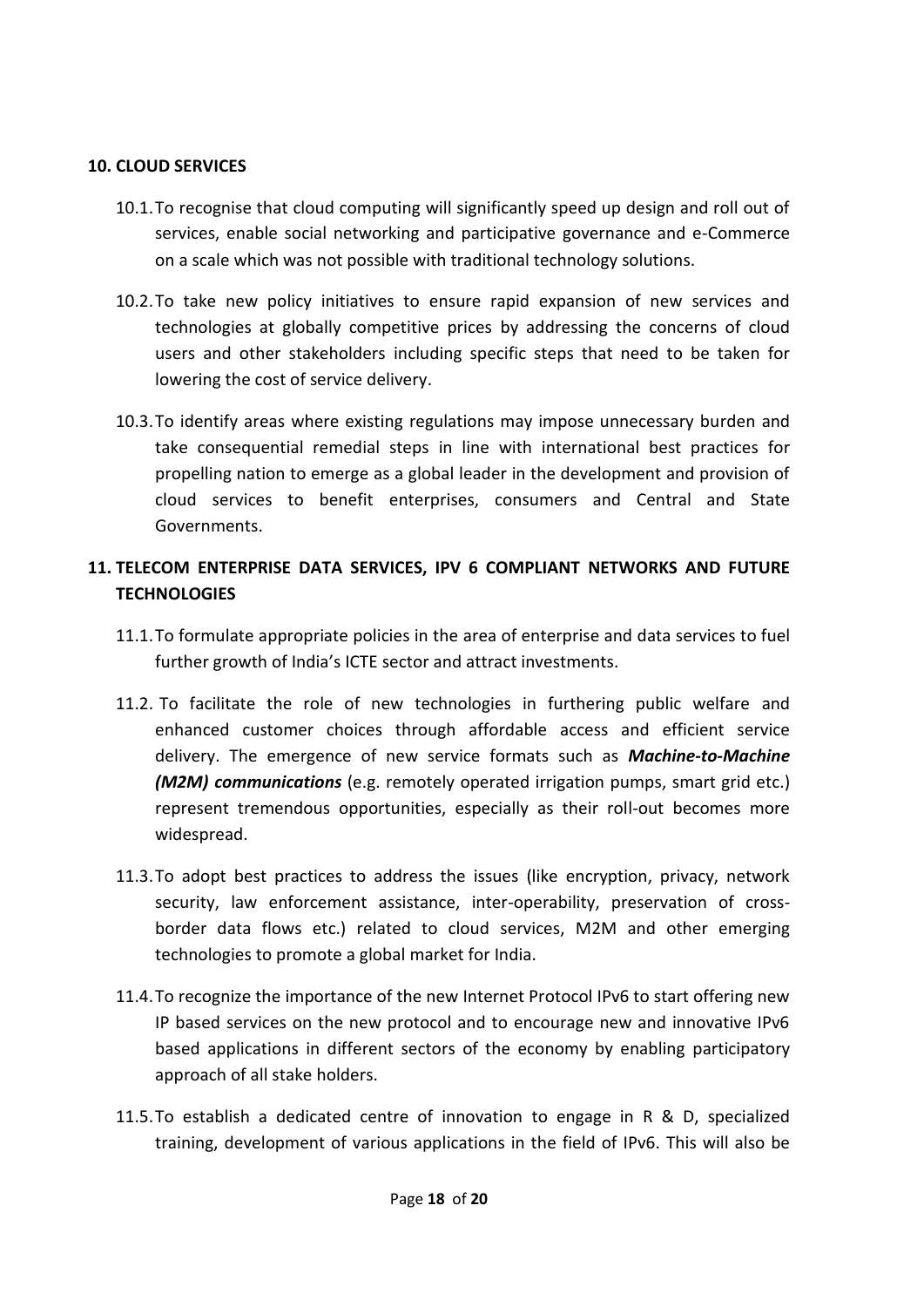responsible for support to various policies and standards development processes in close coordination with different international bodies.

### **12. FINANCING OF TELECOM SECTOR**

- 12.1.To create a *Telecom Finance Corporation* as a vehicle to mobilize and channelize financing for telecom projects in order to facilitate investment in the telecom sector.
- 12.2.To endeavor to include telecom sector projects within the ambit of financing from existing entities.
- 12.3.To *rationalise taxes, duties and levies affecting the sector and work towards providing a stable fiscal regime* to stimulate investments and making services more affordable.

### **13. ROLE OF REGULATOR, CHANGES IN LEGISLATION**

- 13.1.To review the TRAI Act with a view to addressing regulatory inadequacies/ impediments in effective discharge of its functions.
- 13.2.To undertake a comprehensive review of Indian Telegraph Act and its rules and other allied legislations with a view to making them consistent with and in furtherance of the above policy objectives.
- 13.3.To take requisite steps to strengthen various units of DoT as may be necessary to carry out functions required to achieve the objectives of this policy.

### **14. OPERATIONALISATION OF THE POLICY**

- 14.1 To take suitable facilitatory measures to encourage existing service providers to rapidly migrate to the new regime in a uniformly liberalised environment with a level playing field.
- 14.2 Policy will be operationalized by bringing out detailed guidelines, as may be considered appropriate, from time to time.